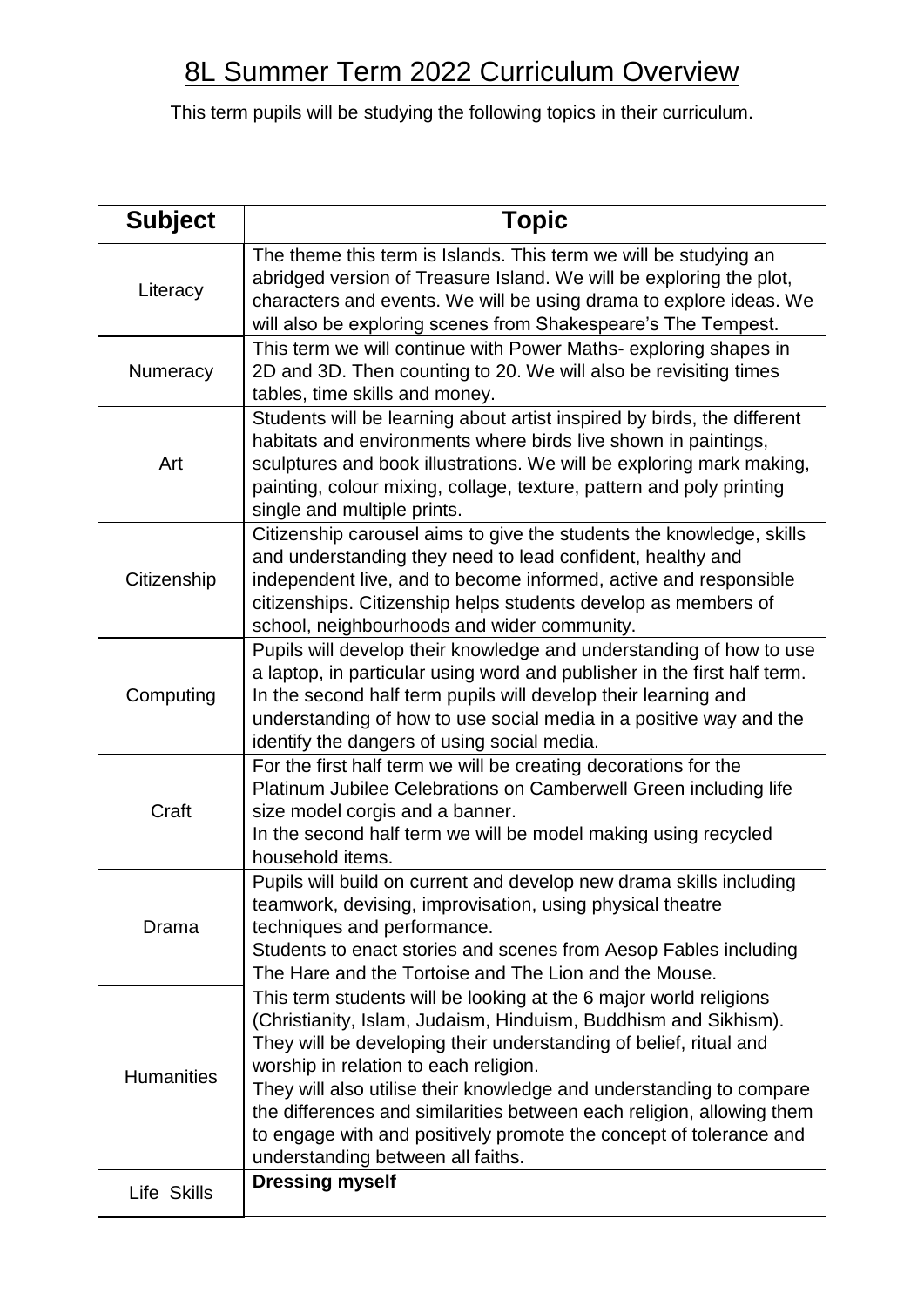## 8L Summer Term 2022 Curriculum Overview

This term pupils will be studying the following topics in their curriculum.

|              | Students will be able to identify parts of their body associated with                                                                                                                                                                                                                                                                                                                                                                                                                                                                                                            |
|--------------|----------------------------------------------------------------------------------------------------------------------------------------------------------------------------------------------------------------------------------------------------------------------------------------------------------------------------------------------------------------------------------------------------------------------------------------------------------------------------------------------------------------------------------------------------------------------------------|
|              | getting dressed and undressed.<br>Students will be able to understand prompts and cues during                                                                                                                                                                                                                                                                                                                                                                                                                                                                                    |
|              | familiar routines.                                                                                                                                                                                                                                                                                                                                                                                                                                                                                                                                                               |
|              | Students will be able to identify familiar pieces of clothing.                                                                                                                                                                                                                                                                                                                                                                                                                                                                                                                   |
|              | <b>Dressing appropriately</b>                                                                                                                                                                                                                                                                                                                                                                                                                                                                                                                                                    |
|              | Students will communicate preferences related to clothing.                                                                                                                                                                                                                                                                                                                                                                                                                                                                                                                       |
|              | Students will develop an understanding that different clothing can be                                                                                                                                                                                                                                                                                                                                                                                                                                                                                                            |
|              | worn for different activities.<br>Students will participate in shopping for clothes.                                                                                                                                                                                                                                                                                                                                                                                                                                                                                             |
|              | Term 3 subject is 'Melody'. Students have so far covered 'Rhythm                                                                                                                                                                                                                                                                                                                                                                                                                                                                                                                 |
| <b>Music</b> | and Beats' in term 1 and 'Chords and playing as a Group' in Term 2.<br>This term, students will be concentrating on using individual notes to<br>both improvise freely and learn structured famous tunes. They will<br>use a combination of virtual electronic simulated instruments<br>plugged into the class PA system as well as keyboards, guitars,<br>xylophones and even a theremin (think of the Doctor Who theme<br>song). They will also use a colour code system in order to begin<br>reading music and follow structure.                                              |
| <b>PE</b>    | Students will practise and develop the basic principles and skills                                                                                                                                                                                                                                                                                                                                                                                                                                                                                                               |
|              | associated with striking and fielding games. The games we will                                                                                                                                                                                                                                                                                                                                                                                                                                                                                                                   |
|              | focus on this term include, cricket, hockey and tennis. Students will<br>continue to work on individual skills such as control, passing,                                                                                                                                                                                                                                                                                                                                                                                                                                         |
|              | catching and basic team communication.                                                                                                                                                                                                                                                                                                                                                                                                                                                                                                                                           |
|              | Term 1 - Healthy Life Style - Diet                                                                                                                                                                                                                                                                                                                                                                                                                                                                                                                                               |
| <b>PSHE</b>  | Students will take part in discussions why healthy diet is essential<br>for good health and nutrition. They will learn that it protects us<br>against many chronic noncommunicable diseases, such as heart<br>disease, diabetes and cancer. They will discover that eating a<br>variety of foods and consuming less salt, sugars and saturated and<br>industrially-produced trans-fats, are essential for healthy diet.<br>Students will learn the food groups and know which foods we can<br>eat lots of and which only some. They will design their own healthy<br>pack lunch. |
|              | <b>Term2 -Basic First Aid</b>                                                                                                                                                                                                                                                                                                                                                                                                                                                                                                                                                    |
|              | Students will be taking part in identifying some everyday dangers.<br>They will explore some basic rules that help keep people safe.<br>Students will know the basic treatment for common injuries. The<br>lessons will provide a comprehensive set of practical skills, thus<br>giving the first aider both the ability and knowledge to deal with first<br>aid emergencies. They will learn about equipment that can save<br>lives and emergency numbers when accident happens.                                                                                                |
| Science      | Students will be learning about 'Living Things' and how they adapt in                                                                                                                                                                                                                                                                                                                                                                                                                                                                                                            |
|              | their environments. We will look at the Life cycles of many living<br>things including the Human Life Cycle. Students will also learn about                                                                                                                                                                                                                                                                                                                                                                                                                                      |
|              | 'predator' and 'prey' and look at feeding relationships in food chains                                                                                                                                                                                                                                                                                                                                                                                                                                                                                                           |